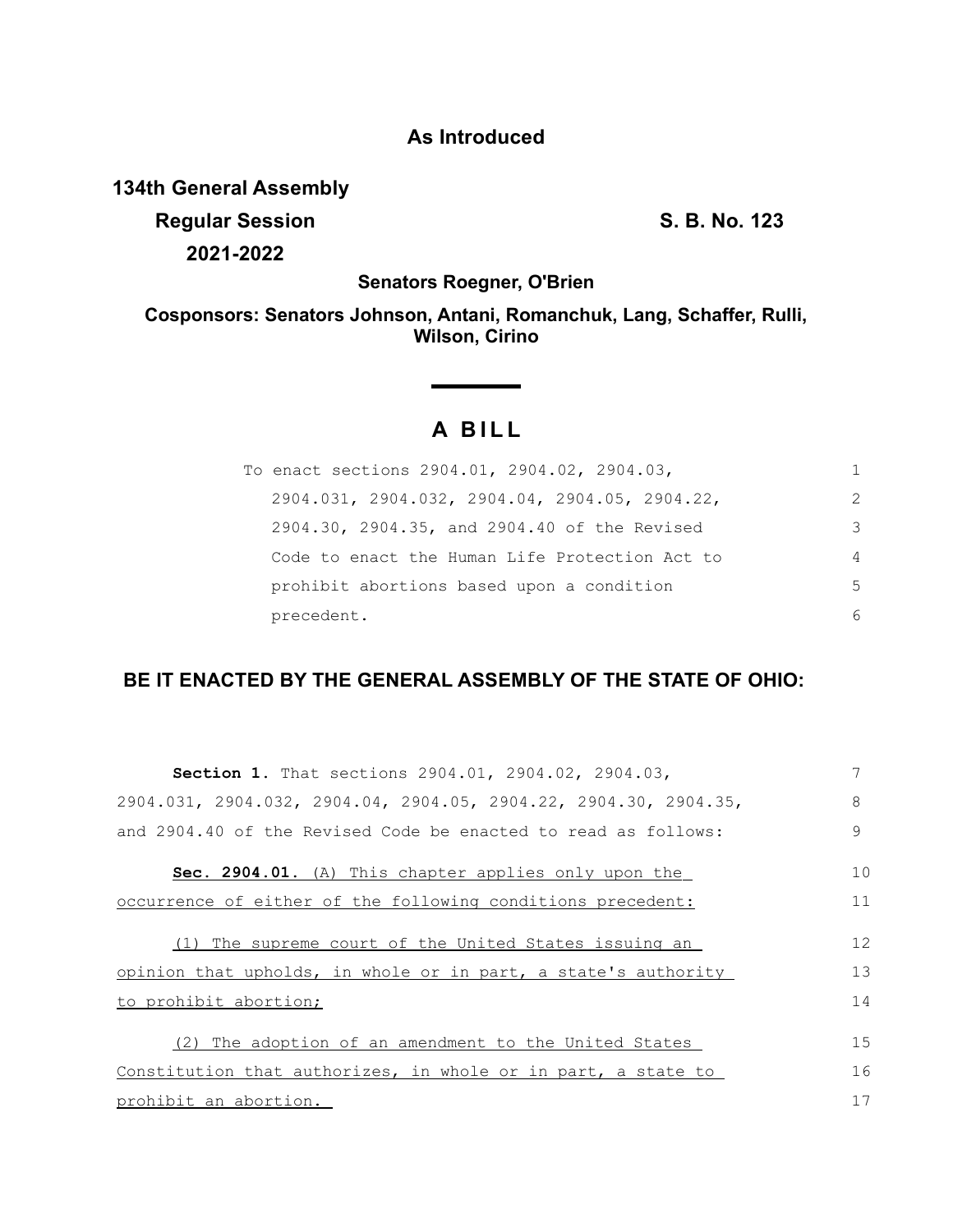| (B) Once either condition precedent in division (A) of         | 18 |
|----------------------------------------------------------------|----|
| this section has occurred:                                     | 19 |
| (1) This chapter supersedes all conflicting provisions of      | 20 |
| the Revised Code; and                                          | 21 |
| (2) No state funds shall be disbursed that would support a     | 22 |
| violation of this chapter. No contract that is executed after  | 23 |
| this chapter becomes applicable shall be enforced, if that     | 24 |
| enforcement would require or support a violation of this       | 25 |
| chapter.                                                       | 26 |
| Sec. 2904.02. As used in this chapter:                         | 27 |
| (A) "Abortion" means the purposeful termination of a human     | 28 |
| pregnancy with an intention other than to produce a live birth | 29 |
| or to remove a dead fetus or embryo.                           | 30 |
| (B) "Drug" has the same meaning as in section 4729.01 of       | 31 |
| the Revised Code.                                              | 32 |
| (C) "Physician" has the same meaning as in section             | 33 |
| 2305.113 of the Revised Code.                                  | 34 |
| (D) "Reasonable medical judgment" means a medical judgment     | 35 |
| that would be made by a reasonably prudent physician,          | 36 |
| knowledgeable about the case and the treatment possibilities   | 37 |
| with respect to the medical conditions involved.               | 38 |
| (E) "Unborn child" means an individual organism of the         | 39 |
| species homo sapiens from fertilization until live birth.      | 40 |
| Sec. 2904.03. (A) No person shall purposely cause or           | 41 |
| induce an abortion by either of the following:                 | 42 |
| (1) Prescribing, administering, or personally furnishing a     | 43 |
| drug or substance;                                             | 44 |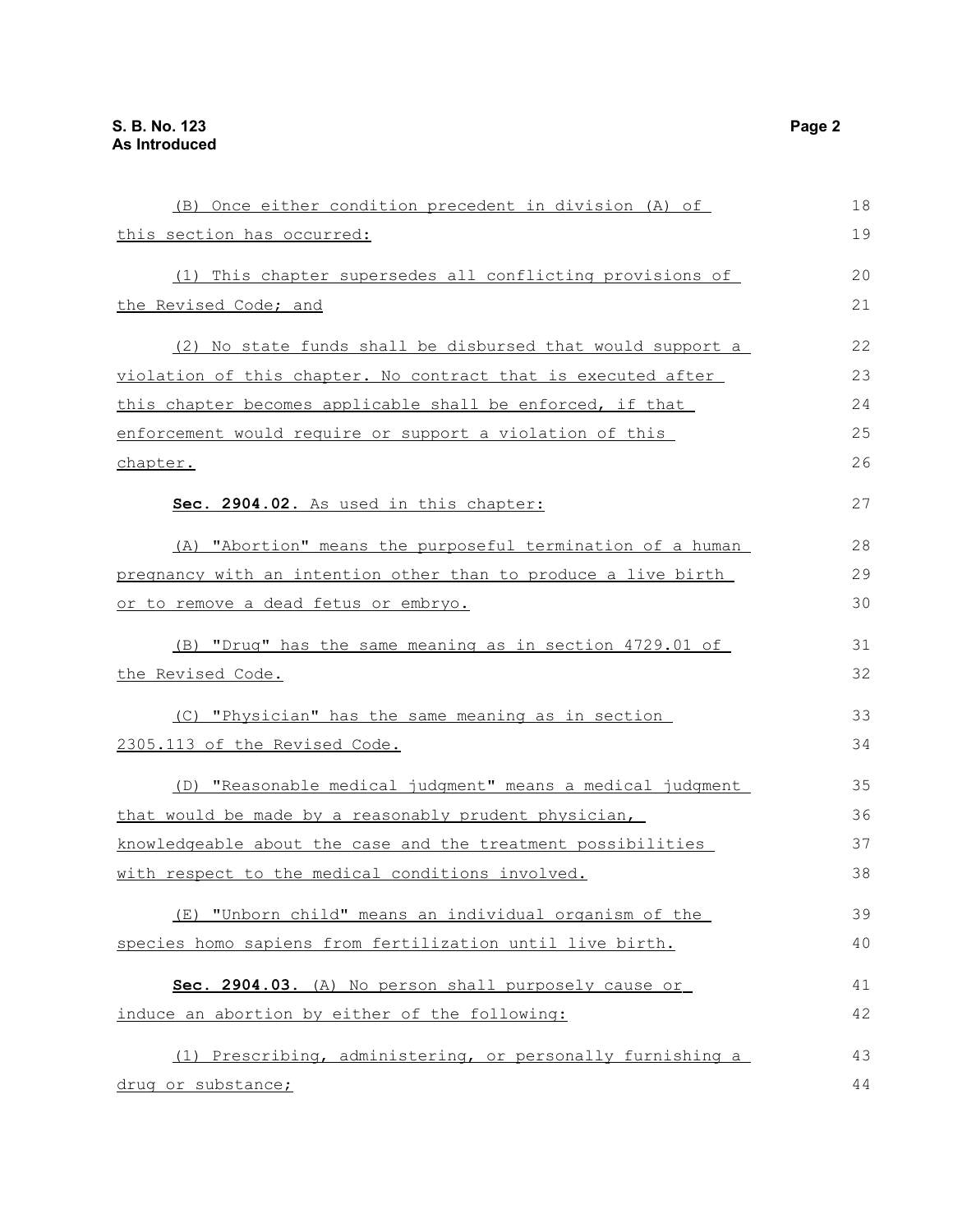| <u>(2) Using an instrument or other means.</u>                   | 45 |
|------------------------------------------------------------------|----|
| (B) Whoever violates division (A) of this section is             | 46 |
| guilty of criminal abortion, a felony of the fourth degree.      | 47 |
| Sec. 2904.031. (A) It is an affirmative defense to a             | 48 |
| charge under section 2904.03 of the Revised Code that the        | 49 |
| abortion was purposely performed or induced or purposely         | 50 |
| attempted to be performed or induced by a physician and that the | 51 |
| physician determined, in the physician's reasonable medical      | 52 |
| judgment, based on the facts known to the physician at that      | 53 |
| time, that the abortion was necessary to prevent the death of    | 54 |
| the pregnant woman or a serious risk of the substantial and      | 55 |
| irreversible impairment of a major bodily function of the        | 56 |
| pregnant woman.                                                  | 57 |
| (B) No abortion shall be considered necessary under              | 58 |
| division (A) of this section on the basis of a claim or          | 59 |
| diagnosis that the pregnant woman will engage in conduct that    | 60 |
| would result in the pregnant woman's death or a substantial and  | 61 |
| irreversible impairment of a major bodily function of the        | 62 |
| pregnant woman or based on any reason related to the woman's     | 63 |
| mental health.                                                   | 64 |
| Sec. 2904.032. Except when a medical emergency exists that       | 65 |
| prevents compliance with one or more of the following            | 66 |
| conditions, the affirmative defense set forth in section         | 67 |
| 2904.031 of the Revised Code does not apply unless the physician | 68 |
| who purposely performs or induces or purposely attempts to       | 69 |
| perform or induce the abortion complies with all of the          | 70 |
| following conditions:                                            | 71 |
| (A) The physician who purposely performs or induces or           | 72 |
| purposely attempts to perform or induce the abortion certifies   | 73 |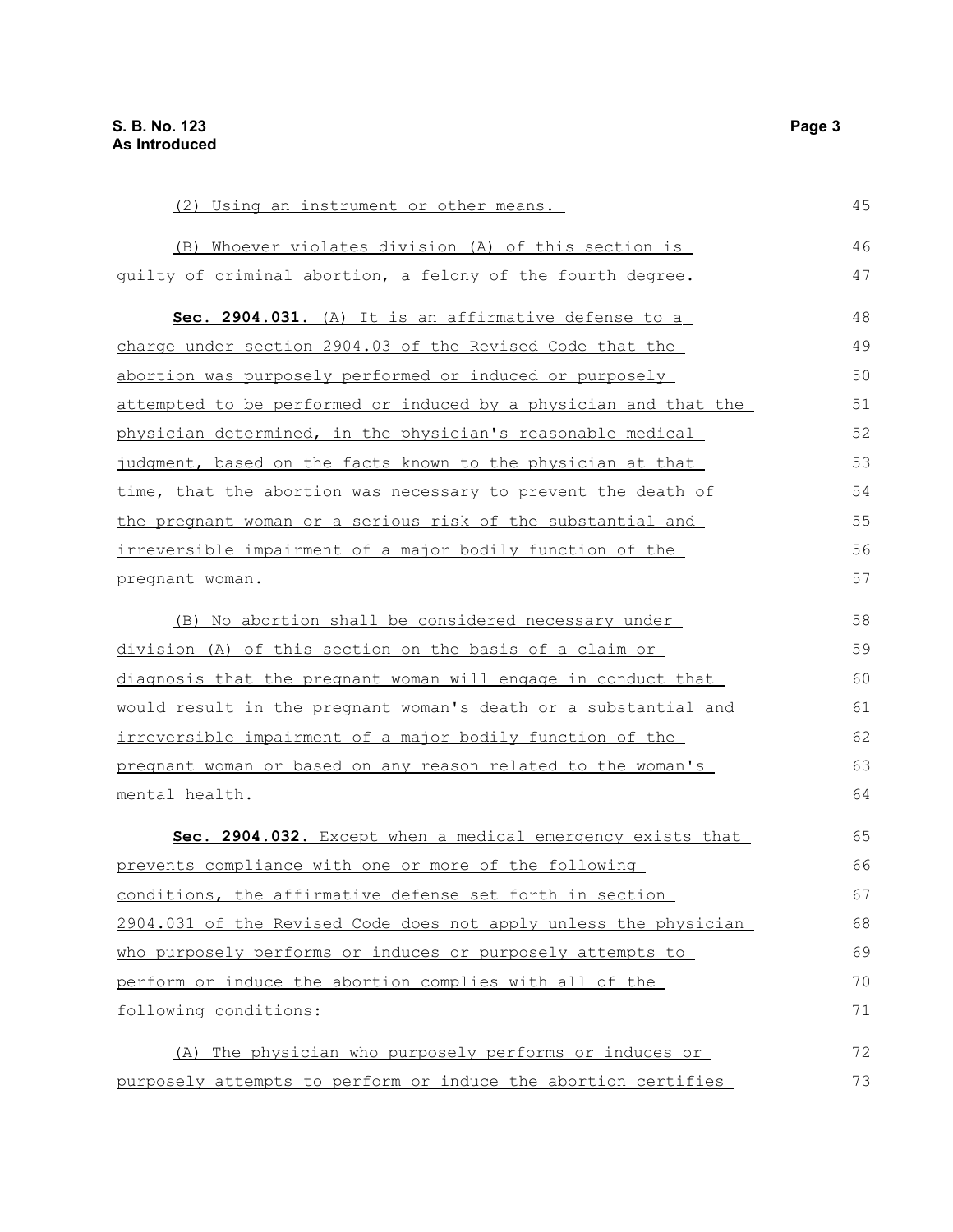| in writing that, in the physician's reasonable medical judgment, | 74  |
|------------------------------------------------------------------|-----|
| based on the facts known to the physician at that time, the      | 75  |
| abortion is necessary to prevent the death of the pregnant woman | 76  |
| or a serious risk of the substantial and irreversible impairment | 77  |
| of a major bodily function of the pregnant woman.                | 78  |
| (B) A different physician not professionally related to          | 79  |
| the physician described in division (A) of this section          | 80  |
| certifies in writing that, in that different physician's         | 81  |
| reasonable medical judgment, based on the facts known to that    | 82  |
| different physician at that time, the abortion is necessary to   | 83  |
| prevent the death of the pregnant woman or a serious risk of the | 84  |
| substantial and irreversible impairment of a major bodily        | 85  |
| <u>function</u> of the pregnant woman.                           | 86  |
| (C) The physician purposely performs or induces or               | 87  |
| purposely attempts to perform or induce the abortion in a        | 88  |
| hospital or other health care facility that has appropriate      | 89  |
| neonatal services for premature infants.                         | 90  |
| (D) The physician who purposely performs or induces or           | 91  |
| purposely attempts to perform or induce the abortion terminates  | 92  |
| or attempts to terminate the pregnancy in the manner that        | 93  |
| provides the best opportunity for the unborn child to survive,   | 94  |
| unless that physician determines, in the physician's reasonable  | 95  |
| medical judgment, based on the facts known to the physician at   | 96  |
| that time, that the termination of the pregnancy in that manner  | 97  |
| poses a greater risk of the death of the pregnant woman or a     | 98  |
| greater risk of the substantial and irreversible impairment of a | 99  |
| major bodily function of the pregnant woman than would other     | 100 |
| available methods of abortion.                                   | 101 |
| (E) The physician certifies in writing the available             | 102 |
| methods or techniques considered and the reasons for choosing    | 103 |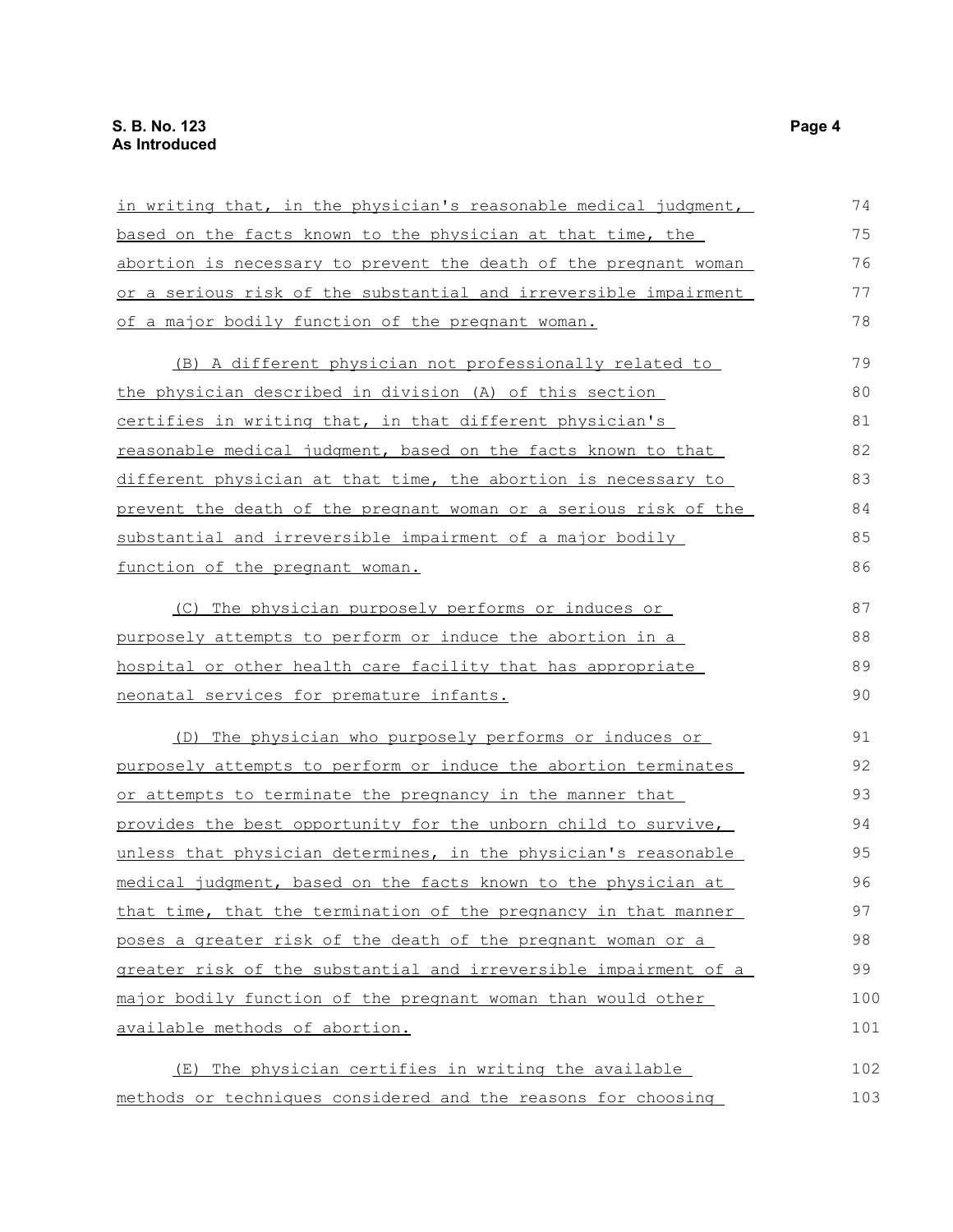the method or technique employed.

| (F) The physician who purposely performs or induces or           | 105 |
|------------------------------------------------------------------|-----|
| purposely attempts to perform or induce the abortion has         | 106 |
| arranged for the attendance in the same room in which the        | 107 |
| abortion is to be performed or induced or attempted to be        | 108 |
| performed or induced at least one other physician who is to take | 109 |
| control of, provide immediate medical care for, and take all     | 110 |
| reasonable steps necessary to preserve the life and health of    | 111 |
| the unborn child immediately upon the child's complete expulsion | 112 |
| or extraction from the pregnant woman.                           | 113 |

 **Sec. 2904.04.** (A) No person shall purposely manufacture, possess for sale or distribution, advertise, or hold one's self out as possessing for sale or distribution, or sell or distribute, any drugs, medicine, instrument, or device, when any of the following apply: 114 115 116 117 118

(1) The person knows or has reasonable cause to believe that such drug, medicine, instrument, or device is capable of causing an abortion and is used primarily for that purpose. 119 120 121

(2) The person knows or has reasonable cause to believe that the recipient to whom the person sells or distributes such drug, medicine, instrument, or device intends to use it to cause an abortion. 122 123 124 125

(3) The person directly or indirectly represents that such drug, medicine, instrument, or device is effective in causing an abortion, regardless of whether it is effective as represented.

(B) This section does not prohibit a manufacturer or distributor of drugs or surgical supplies, or a pharmacist or physician, from lawfully manufacturing, possessing, selling, or distributing, in the usual course of that person's business or 129 130 131 132

104

126 127 128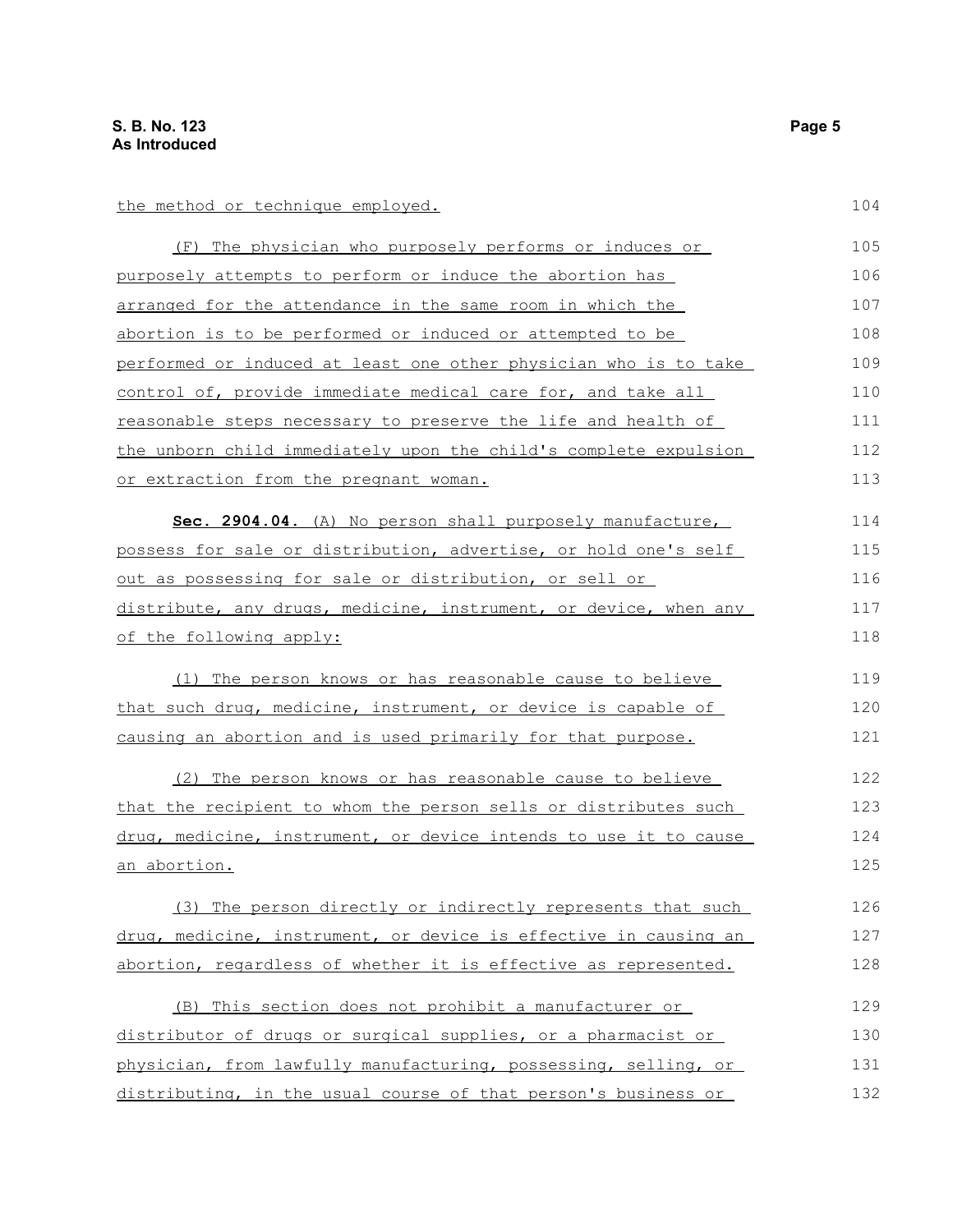| profession, any drug, medicine, instrument, or thing intended    | 133 |
|------------------------------------------------------------------|-----|
| for any lawful medical purpose, including an abortion that meets | 134 |
| the affirmative defense as provided in sections 2904.031 and     | 135 |
| 2904.032 of the Revised Code.                                    | 136 |
| (C) Whoever violates this section is quilty of promoting         | 137 |
| abortion, a misdemeanor of the first degree.                     | 138 |
| Sec. 2904.05. (A) No person shall purposely take the life        | 139 |
| of a child born by attempted abortion who is alive when removed  | 140 |
| from the uterus of the pregnant woman.                           | 141 |
| (B) No person who performs an abortion shall purposely           | 142 |
| fail to use reasonable medical judgment to preserve the life of  | 143 |
| a child who is alive when removed from the uterus of the         | 144 |
| pregnant woman.                                                  | 145 |
| (C) Whoever violates this section is quilty of abortion          | 146 |
| manslaughter, a felony of the first degree.                      | 147 |
| Sec. 2904.22. A woman on whom an abortion was induced or         | 148 |
| attempted shall be immune from prosecution for any violation of  | 149 |
| sections 2904.03 to 2904.05 of the Revised Code.                 | 150 |
| Sec. 2904.30. The state medical board shall revoke a             | 151 |
| physician's license to practice medicine in this state if the    | 152 |
| physician is quilty of any violations of sections 2904.03 to     | 153 |
| 2904.05 of the Revised Code.                                     | 154 |
| Sec. 2904.35. (A) A woman on whom an abortion was                | 155 |
| performed in violation of sections 2904.03, 2904.04, or 2904.05  | 156 |
| of the Revised Code may file a civil action for the wrongful     | 157 |
| death of her unborn child if the violation was a proximate cause | 158 |
| of the death of her unborn child.                                | 159 |
| (B) A woman who prevails in an action filed under division       | 160 |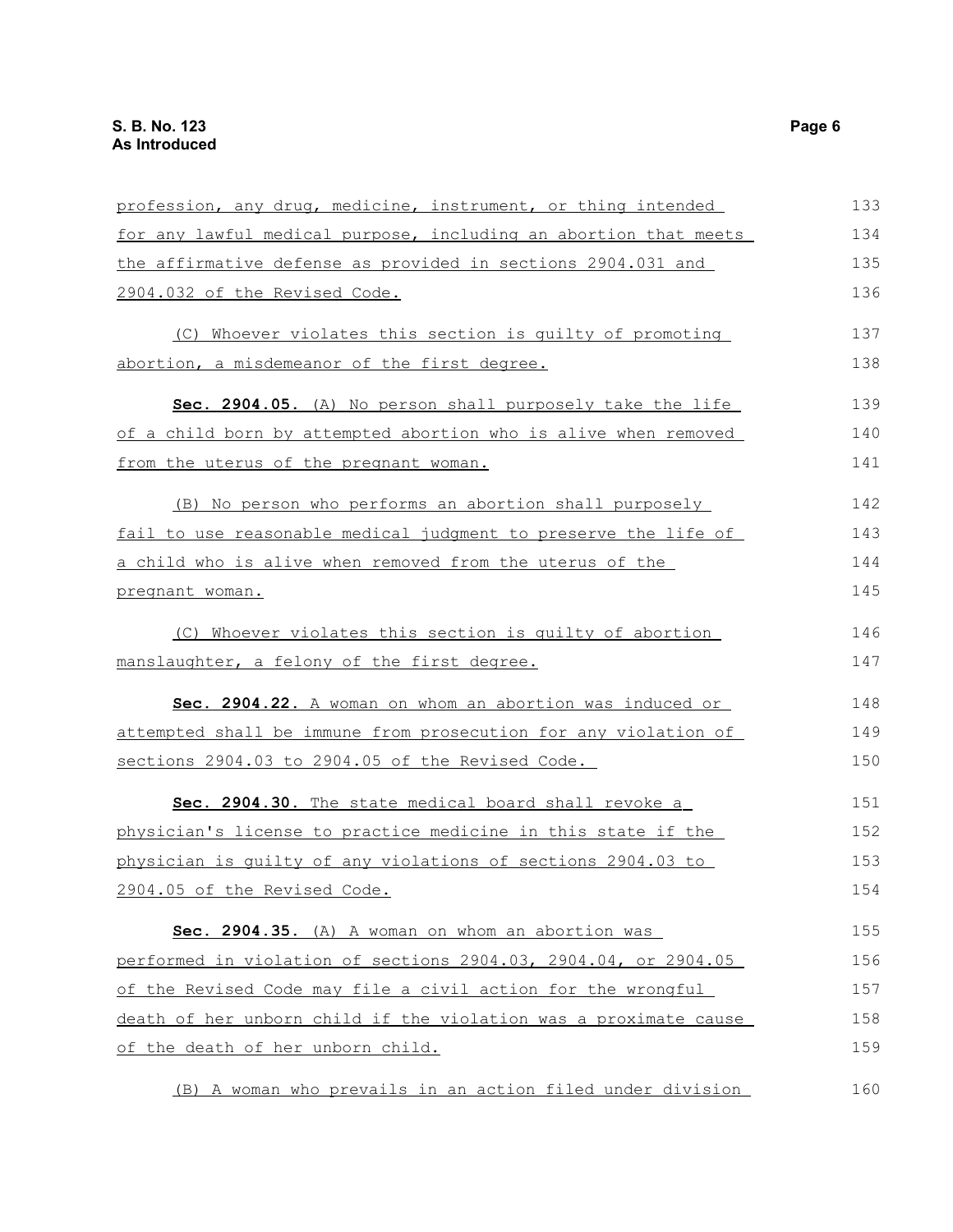| (A) of this section shall receive both of the following from the | 161 |
|------------------------------------------------------------------|-----|
| person who committed the one or more acts described in that      | 162 |
| division:                                                        | 163 |
| (1) Damages in an amount equal to ten thousand dollars or        | 164 |
| an amount determined by the trier of fact after consideration of | 165 |
| the evidence, at the mother's election at any time prior to      | 166 |
| final judgment subject to the same defenses and requirements of  | 167 |
| proof, except any requirement of live birth, as would apply to a | 168 |
| suit for the wrongful death of a child who had been born alive;  | 169 |
| (2) Court costs and reasonable attorney's fees.                  | 170 |
| (C) A determination by a court of record that section            | 171 |
| 2904.03, 2904.04, or 2904.05 of the Revised Code is              | 172 |
| unconstitutional shall be a defense to an action filed under     | 173 |
| division (A) of this section alleging that the defendant         | 174 |
| violated the division that was determined to be                  | 175 |
| unconstitutional.                                                | 176 |
| (D) If the defendant in an action filed under division (A)       | 177 |
| of this section prevails and all of the following apply, the     | 178 |
| court shall award reasonable attorney's fees to the defendant in | 179 |
| accordance with section 2323.51 of the Revised Code:             | 180 |
| (1) The court finds that the commencement of the action          | 181 |
| constitutes frivolous conduct, as defined in section 2323.51 of  | 182 |
| the Revised Code.                                                | 183 |
| (2) The court's finding in division $(D)$ (1) of this section    | 184 |
| is not based on that court or another court determining that     | 185 |
| section 2904.03, 2904.04, or 2904.05 of the Revised Code is      | 186 |
| unconstitutional.                                                | 187 |
| (3) The court finds that the defendant was adversely             | 188 |
| affected by the frivolous conduct.                               | 189 |